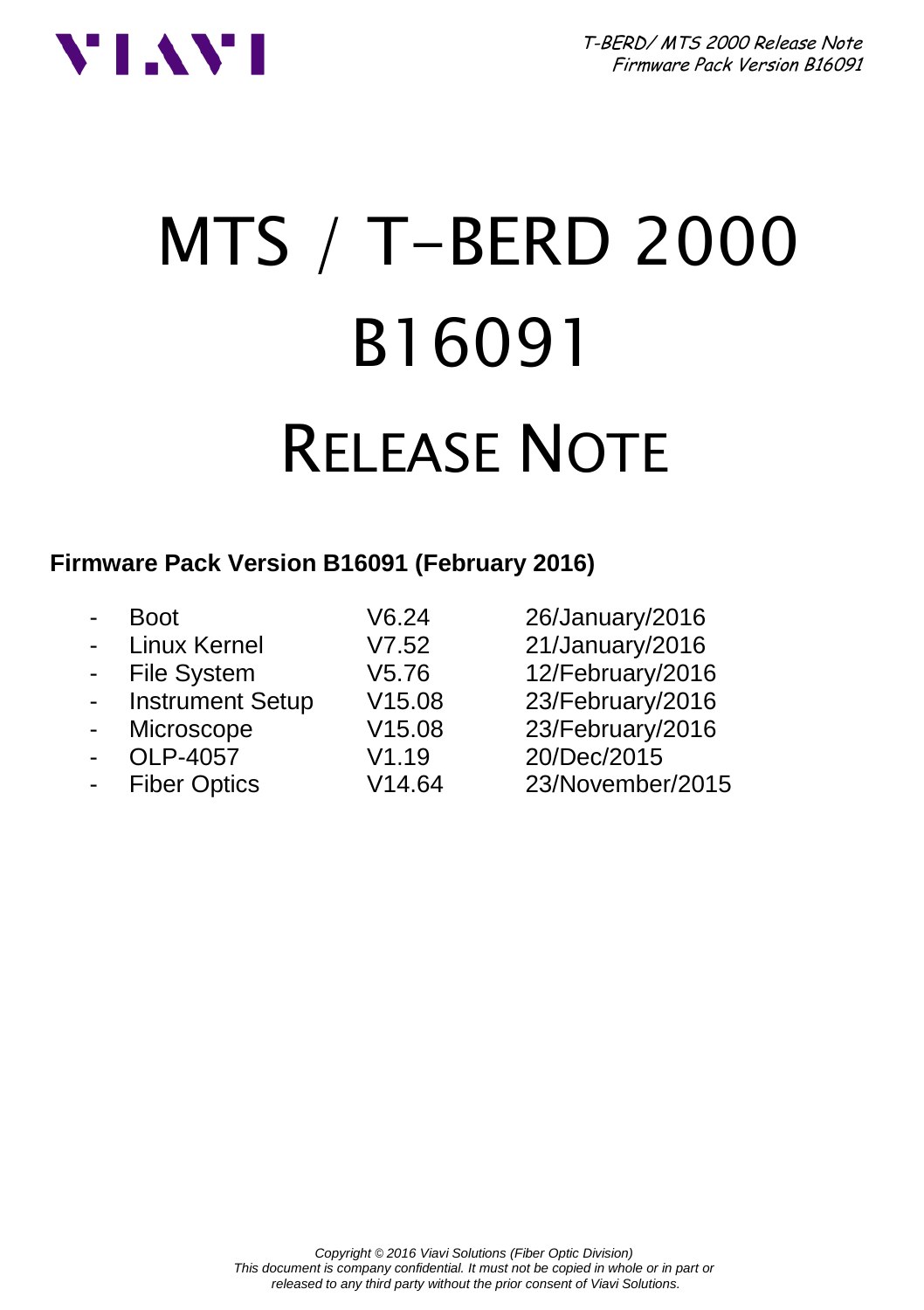

# **CONTENT**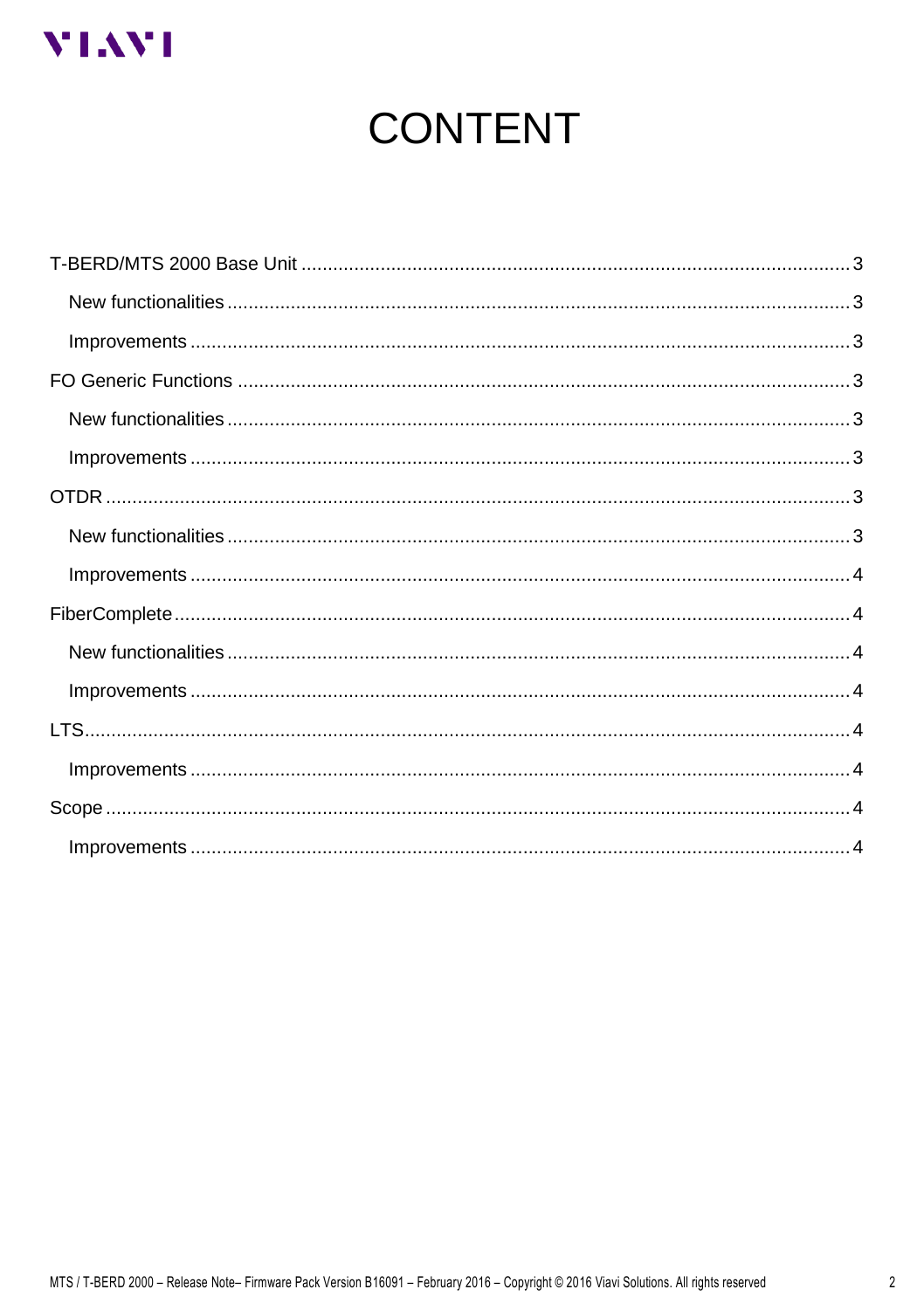## **YLAYI**

## <span id="page-2-0"></span>T-BERD/MTS 2000 Base Unit

## <span id="page-2-1"></span>*New functionalities*

 $\triangleright$  First Viavi firmware

## <span id="page-2-2"></span>*Improvements*

- $\triangleright$  Home page with only icon-based user interface
- $\triangleright$  New platform settings structure
- $\triangleright$  Wifi: ability to view more than 8 SSIDs
- $\triangleright$  Better handling of fast & double home key press
- $\triangleright$  Stratasync: Activation on home page
- $\triangleright$  Stratasync: Addition of wavelength and location B into metadata
- $\triangleright$  Stratasync: Addition of stratasync history file

## <span id="page-2-3"></span>FO Generic Functions

## <span id="page-2-4"></span>*New functionalities*

- ▶ Concatenated report generation
- $\triangleright$  Ability to confirm result storage in case of failed results
- $\triangleright$  Ability to generate automatic directory naming
- $\triangleright$  Compatibility with Viavi USB power meters
- $\triangleright$  Configuration files now available for all functions
- $\triangleright$  Directory name now available for each function

## <span id="page-2-5"></span>*Improvements*

- Refresh of Fiber Id and Cable Id in case of different extremities
- $\triangleright$  Increased number of characters for Job Id (63), Cable/Fiber Id (42) and filename (60)
- $\triangleright$  Addition of warning in case of truncated file naming convention
- $\triangleright$  Improved scroll bar on file explorer
- $\triangleright$  Improved file storage management
- $\triangleright$  Copy of setup for from a given function to all other functions including optical scope
- $\triangleright$  Addition of the firmware version on all configuration file

## <span id="page-2-6"></span>OTDR

## <span id="page-2-7"></span>*New functionalities*

- Enterprise SLM option
- $\triangleright$  With filtered OTDR, workflow to perform power level measurements followed by in-service OTDR measurements, with associated report generation